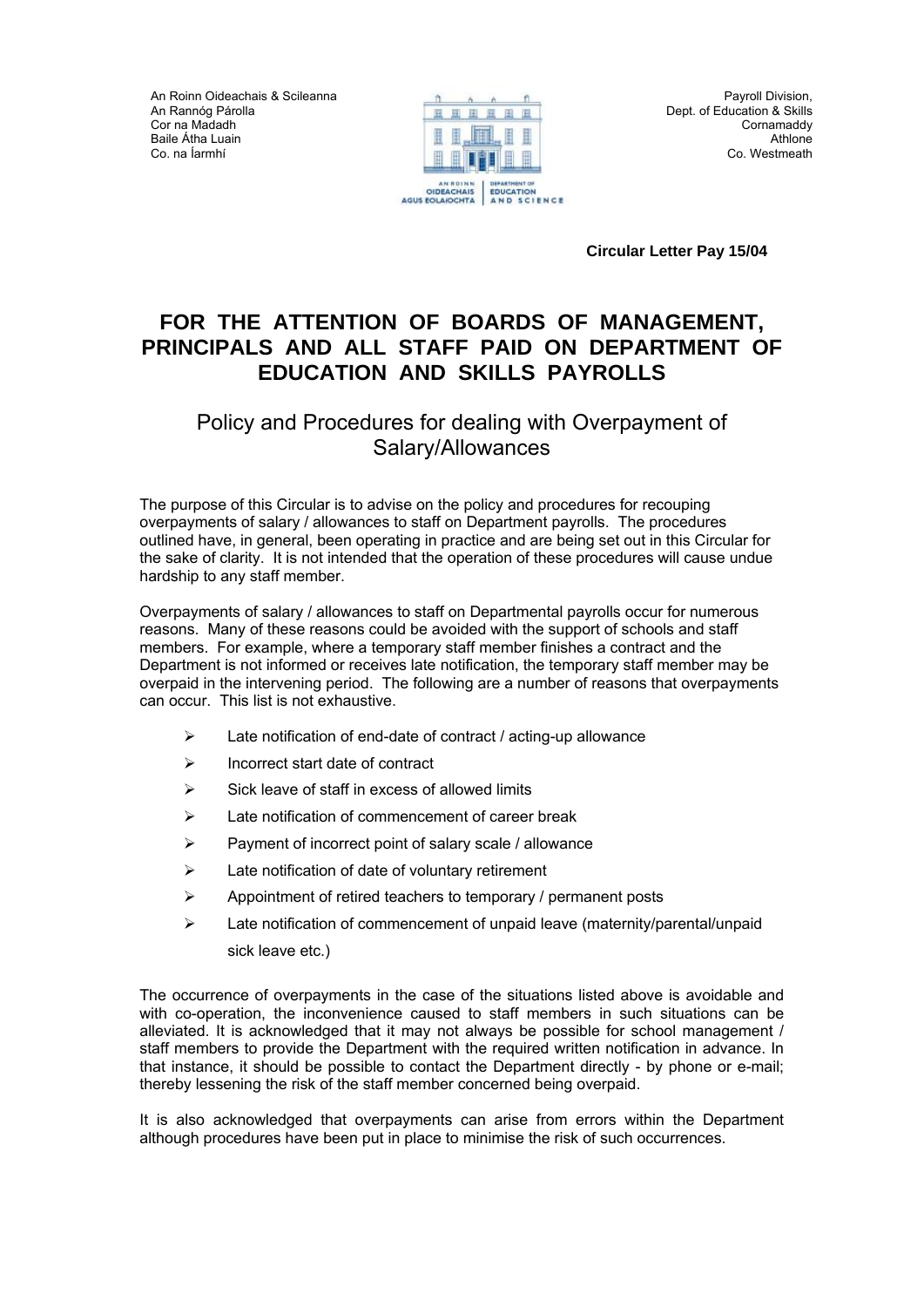### **Policy where staff member is still in receipt of salary/pension**

On discovery of an overpayment, the Department will notify the staff member, in writing, of the existence of the overpayment, the amount, and the reason the overpayment occurred. The letter will outline various methods of repayment (*see Methods of Repayment below*) and the staff member will be asked to revert with their selected repayment option within a specified timeframe. The letter will also be a notification that deductions (*see Standard Deductions*) from salary/pension will commence if a response is not received within the specified timeframe. If no response is received, deductions from salary/pension will commence from the next available payroll issue date.

#### **Current Year Overpayment Recoupment**

If the overpayment is being recouped during the tax year in which the overpayment occurred, the amount of overpayment to be recouped is the gross amount of the overpayment. If the overpayment is recouped by means of salary/pension deductions, the gross amount of the overpayment is deducted from **gross** salary. Using this method, any tax rebate owing to the staff member will be generated through the payroll. Pension, Pension Related Deduction (PRD), Universal Social Charge and PRSI contributions are also adjusted accordingly, where appropriate.

#### **Out-of-Year Overpayment Recoupment**

If the overpayment is being recouped in a tax year(s) following the tax year in which the overpayment occurred (out-of-year recoupment), the amount of the overpayment recouped is the gross amount of the overpayment less pension and PRD contributions paid on that amount. If the overpayment is recouped by means of salary/pension deductions, the gross amount of the overpayment, less pension and PRD contributions if applicable, is deducted from **net** salary. In the case of overpayments recouped out-of-year, the Department will send statements of the overpayment recouped to the staff member. The staff member can then apply to the Revenue Commissioners for a tax rebate and the Department of Social Protection for a refund of PRSI contributions on the amount of the overpayment recouped outof-year. In general, this statement can only be issued when the overpayment has been fully recouped.

### **Methods of Repayment**

- $\triangleright$  Deductions from salary/pension until overpayment is reduced to nil.
- $\triangleright$  Payment by single lump sum
- $\triangleright$  Part payment by lump sum and remainder by deductions from salary/pension
- $\triangleright$  If it transpires that a staff member is due an enhanced payment such as arrears of salary / allowances, supervision, July Provision or Redundancy before the overpayment is fully recovered, this enhanced payment **will be held** as part or full payment of the overpayment.

If an overpayment has not been fully recouped when a staff member retires, the remaining balance of the overpayment will be deducted from any retirement gratuity to which the staff member may be entitled. The staff member will continue to be liable for any outstanding balance of the overpayment if the retirement gratuity is insufficient to repay the overpayment in full.

Please also note that a salary/pension deduction will be taken from payment on each of the Departments centralised payrolls if a person is paid salary/pension on multiple payrolls, until the overpayment is recovered in full.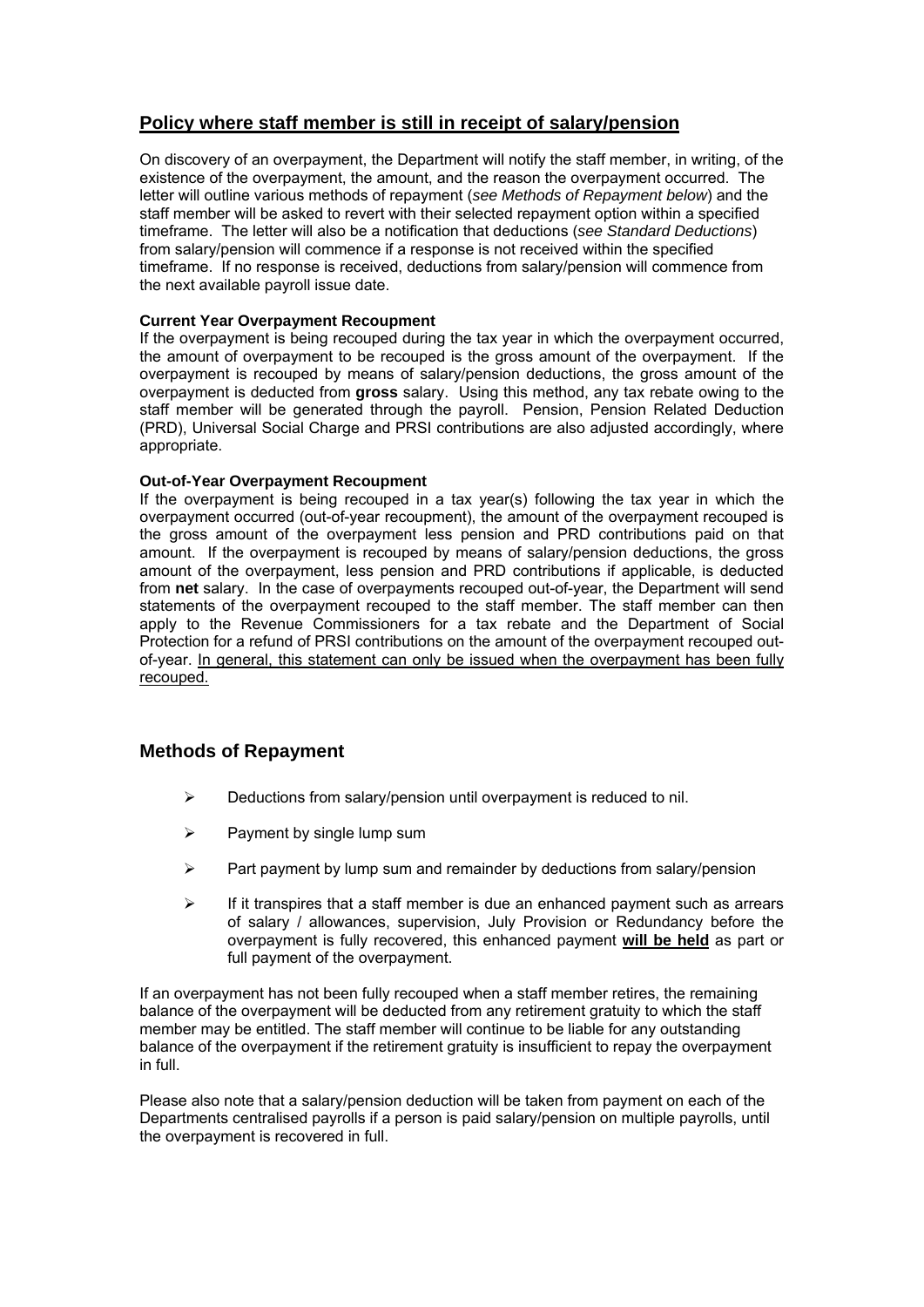## **Deductions from Salary**

The following is a table of the standard overpayment deduction amounts that will apply to a staff member's salary/pension. The standard deductions outlined below are subject to change, as appropriate, in the future.

| <b>Staff Member</b>            | <b>Standard Deduction</b> |
|--------------------------------|---------------------------|
| Serving Teacher                | € 100                     |
| <b>Retired Teacher</b>         | € 60                      |
| <b>Special Needs Assistant</b> | € 60                      |
| <b>Clerical Officer</b>        | € 60                      |
| Caretaker                      | € 60                      |
| Child Care Worker              | €60                       |
| Part time staff                | €60 or 20% of gross pay   |

It is, of course, open to a staff member to have more than the standard amount deducted from their salary/pension.

#### **Policy where staff member is no longer in receipt of salary/pension**

Examples of staff members in this category would include:

- $\triangleright$  Staff members who have completed / ended a permanent, temporary, fixed term, fixed purpose, casual or non casual contract
- $\triangleright$  Staff members on career break
- $\triangleright$  Staff members on unpaid leave

1

On discovery of an overpayment, the Department will notify the staff member, in writing, of the existence of the overpayment, the amount and the reason the overpayment occurred.

The letter will outline various methods of repayment and the staff member will be asked to revert with their selected repayment option within a specified timeframe.

The amount of the overpayment, whether recouped during the tax year in which the overpayment occurred or in a later tax year(s), is the gross amount of the overpayment, less pension and PRD contributions paid $<sup>1</sup>$  $<sup>1</sup>$  $<sup>1</sup>$  on that amount.</sup>

In the case of overpayments recouped from staff members no longer in receipt of salary/pension, the Department will send statements of the overpayment recouped to the staff member. The staff member can then apply to the Revenue Commissioners for a tax rebate and the Department of Social Protection for refund of PRSI contributions on the amount of the overpayment recouped out-of-year. In general, this statement can only be issued when the overpayment is fully recouped.

<span id="page-2-0"></span><sup>1</sup> In the case of staff members (e.g. retired teachers) who are not members of a superannuation scheme and, therefore, do not pay pension contributions; the amount of the overpayment recouped is always the gross amount.